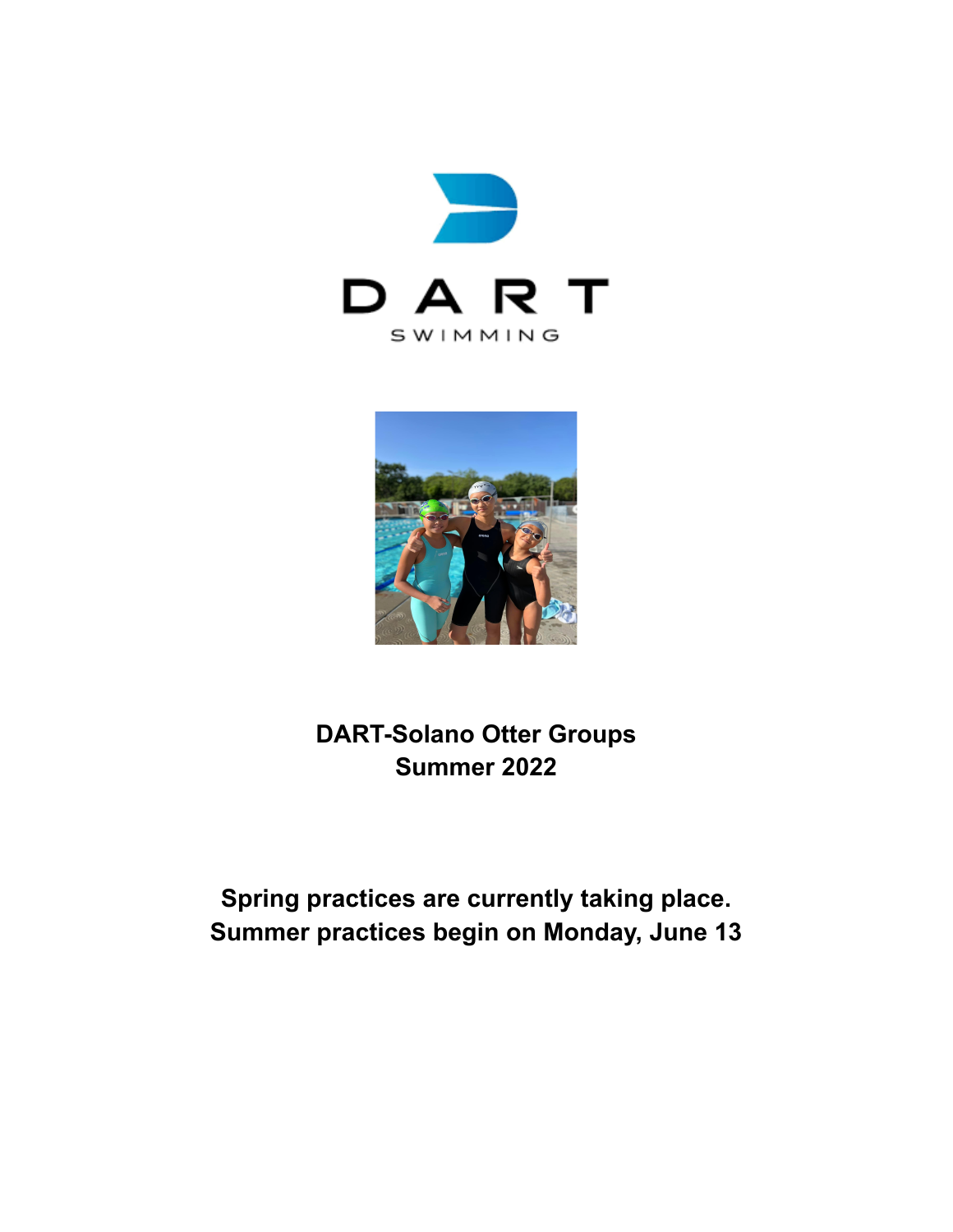## Swimmer and Parents

We are excited about the upcoming summer. DART-Solano will be offering our regular year round swim team groups as well as summer groups.

Our Otter groups will be combined into a summer team format. Swimmers will continue to be assigned to groups based on age and abilities.

The summer season will begin on Monday, June 13. The season will include:

Time trials Two summer dual or tri meets Summer champs meet Stroke and Skill Development Days on Fridays Additional fun days and events

The summer fees include our summer swim practices for all Otter groups. Swimmers who swam with us prior to the start of the summer will continue with their regular dues.

We look forward to seeing everyone at the pool!!!

DART-Solano Swim Team dartsolanoswim@gmail.com 707-980-8934

#### **Swim Team Website**

The DART Solano website can be found using the link below. This includes meets, events, practice info, resources and more.

#### [www.sasoswimming.org](http://www.sasoswimming.org)

Our Team Unify website is used for billing, meet entries and electronic communication. All information will be posted on the Winters Swim Team website.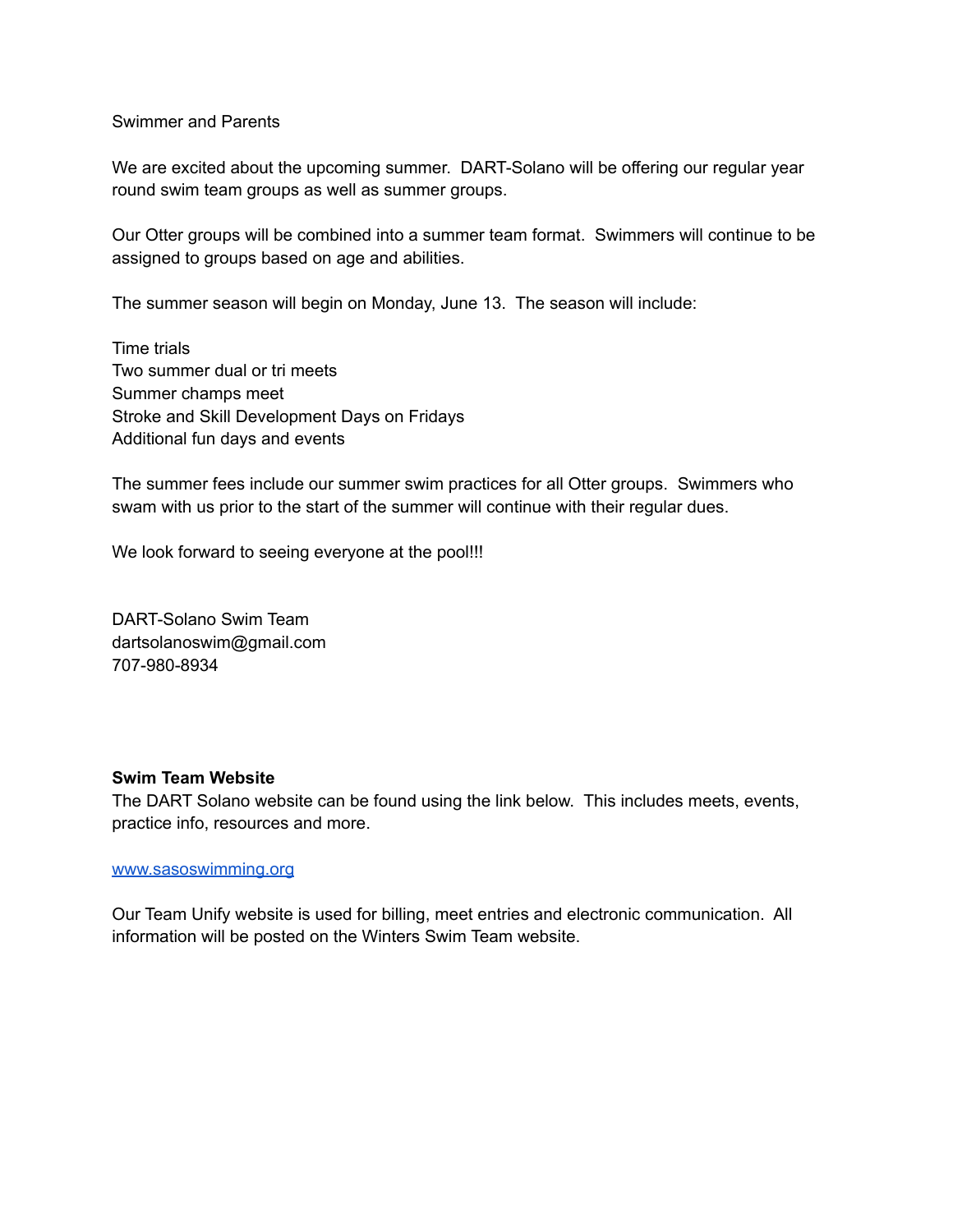## **Summer Billing**

Swimmers who register for our Summer Swim Team will be charged for the following. The fees are all inclusive for the summer.

Summer Dues (June 13-August 4) USA Swimming Flex Membership (\$25)

Swimmers who are in our year round Otter groups will continue to be invoiced for their regular monthly dues.

There are additional fees for championship meets. These include:

| <b>GVSL Champs</b> | \$7 per swimmer                                  |
|--------------------|--------------------------------------------------|
| DART LC Meet       | Fees will be listed on meet info (USA Swim Meet) |
| <b>REAL Champs</b> | Fees will be listed on meet info (USA Swim Meet) |

## **Group Placement**

Families can register for the team based on the group descriptions. Coaches will place swimmers (returning) once registrations are received.

New swimmers will be evaluated during the first week for placement.

Swimmers can move groups throughout the season with the advice of the coaching staff.

#### **Registration**

Swimmers can register on our website. Registration is secure and safe. Once swimmers have been assigned a group, they can register on our website.

## [www.sasoswimming.org](http://www.sasoswimming.org)

#### **Swim Team Apparel**

Registered swimmers will receive a silicone DART Swim Team cap. Additional DART apparel will be available to purchase on the team page of our website.

A summer championship shirt will be available for purchase this summer for all groups.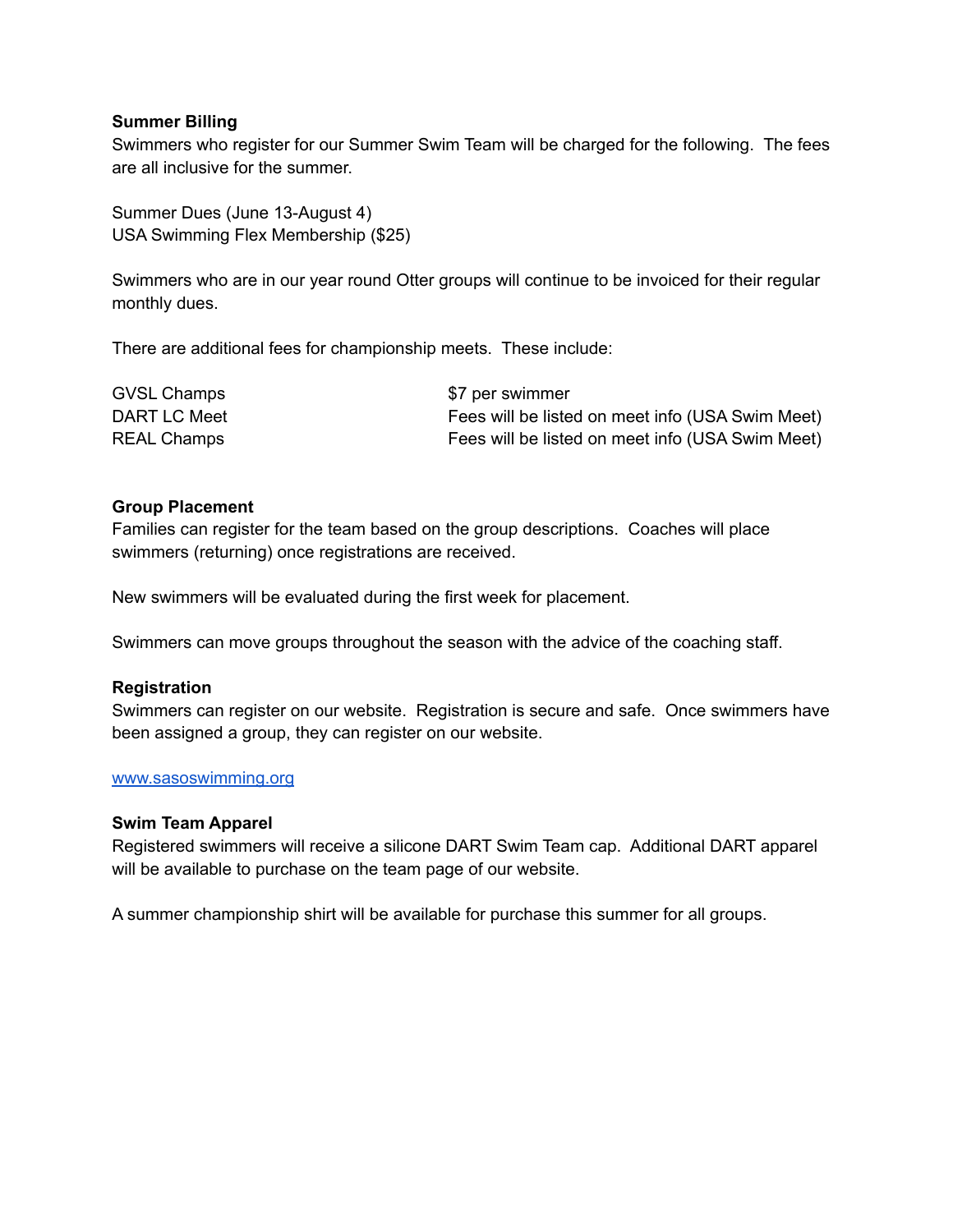# **Practice Groups**

## **Groups**

The following groups are available for our summer swim program. Swimmers in our year round Otter groups will be combined with our summer Otter groups. The dues included below are for the summer.

| <b>Intro To Otters</b>                                                                                                                 |                                                           | 14 and under                                                                             |
|----------------------------------------------------------------------------------------------------------------------------------------|-----------------------------------------------------------|------------------------------------------------------------------------------------------|
| M/W                                                                                                                                    | 4:35-5:10 and 5:15-5:45                                   | \$155                                                                                    |
| <b>T/TH</b>                                                                                                                            | 4:35-5:10 and 5:15-5:45                                   | \$155                                                                                    |
| practice 2 times per week.                                                                                                             |                                                           | This group is open to swimmers who can swim 15 yards of freestyle (water safe.) Swimmers |
| <b>Beginner Otters</b>                                                                                                                 |                                                           | 14 and under                                                                             |
| <b>Mon-Thu</b>                                                                                                                         | 4:00-4:45 pm                                              | \$215                                                                                    |
|                                                                                                                                        |                                                           | Swimmers who can swim 25 yards of backstroke and are able to swim at least 5 yards of    |
|                                                                                                                                        | backstroke. Swimmers can practice up to 4 times per week. |                                                                                          |
| <b>Yellow Otters</b>                                                                                                                   |                                                           | 10 and under                                                                             |
| Mon-Thu                                                                                                                                | 4:45-5:45 pm                                              | \$240                                                                                    |
| Swimmers who can swim 50 yards of freestyle, 25 yards of backstroke and have a general<br>understanding of breaststroke and butterfly. |                                                           |                                                                                          |
| <b>Blue Otters</b>                                                                                                                     |                                                           | 11 and older                                                                             |
| <b>Mon-Thu</b>                                                                                                                         | 4:45-5:45 pm                                              | \$240                                                                                    |
|                                                                                                                                        | understanding of breaststroke and butterfly.              | Swimmers who can swim 50 yards of freestyle, 25 yards of backstroke and have a general   |
| <b>Gold Otters</b>                                                                                                                     |                                                           | 13 and older                                                                             |
| <b>Mon-Thu</b>                                                                                                                         | 4:15-5:45 pm                                              | \$240                                                                                    |
|                                                                                                                                        |                                                           | Swimmers who can swim 100 vards of freestyle 50 vards of backstroke and have a general   |

Swimmers who can swim 100 yards of freestyle, 50 yards of backstroke and have a general understanding of breaststroke and butterfly.